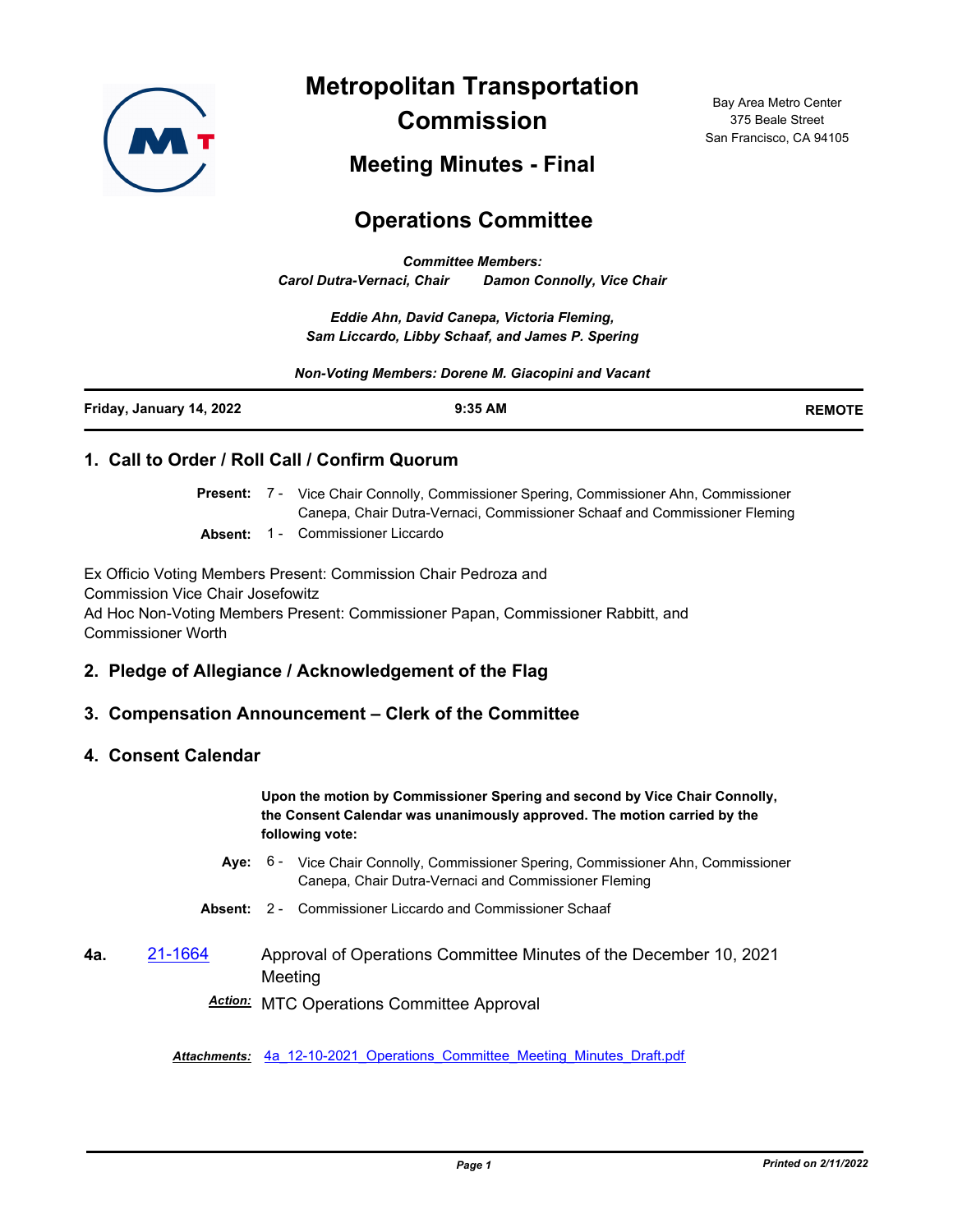| 4b. | 22-0026             | Contract Amendment - Vehicle Occupancy Detection (VOD)Phase 2<br>Construction Management: WSP USA INC (Formerly DBA Parsons<br>Brinkerhoff) ('WSP') (\$50,000) |
|-----|---------------------|----------------------------------------------------------------------------------------------------------------------------------------------------------------|
|     |                     | <b>Action:</b> Committee Approval                                                                                                                              |
|     |                     | <b>Presenter:</b> Robert Rich                                                                                                                                  |
|     | <b>Attachments:</b> | 4b WSP-Contract Amendment-VOD Phase 2 Construction Manage<br>ment.pdf                                                                                          |
| 4c. | 21-1666             | Cooperative Agreement for Napa Valley Forward: State Route 29 (SR-29)<br>Operational and Safety Improvements - Caltrans (\$450,000)                            |
|     |                     | <b>Action:</b> Committee Approval                                                                                                                              |
|     |                     | <b>Presenter:</b> Ingrid Supit                                                                                                                                 |
|     |                     | Attachments: 4c Coop Agreement Napa Valley Forward Caltrans.pdf                                                                                                |
| 4d. | 21-1665             | Master Funding Agreement Supplemental No. 1 - Interstate 880 Integrated<br>Corridor Management Central Segment: City of San Leandro (\$1,498,000)              |
|     | <u>Action:</u>      | <b>Committee Approval</b>                                                                                                                                      |
|     |                     | <b>Presenter:</b> Mario Ung                                                                                                                                    |
|     |                     | Attachments: 4d Contract-Sup1-Master Agt-I-800 ICM Central Segment.pdf                                                                                         |

Commissioner Schaaf arrived after the approval of the Consent Calendar.